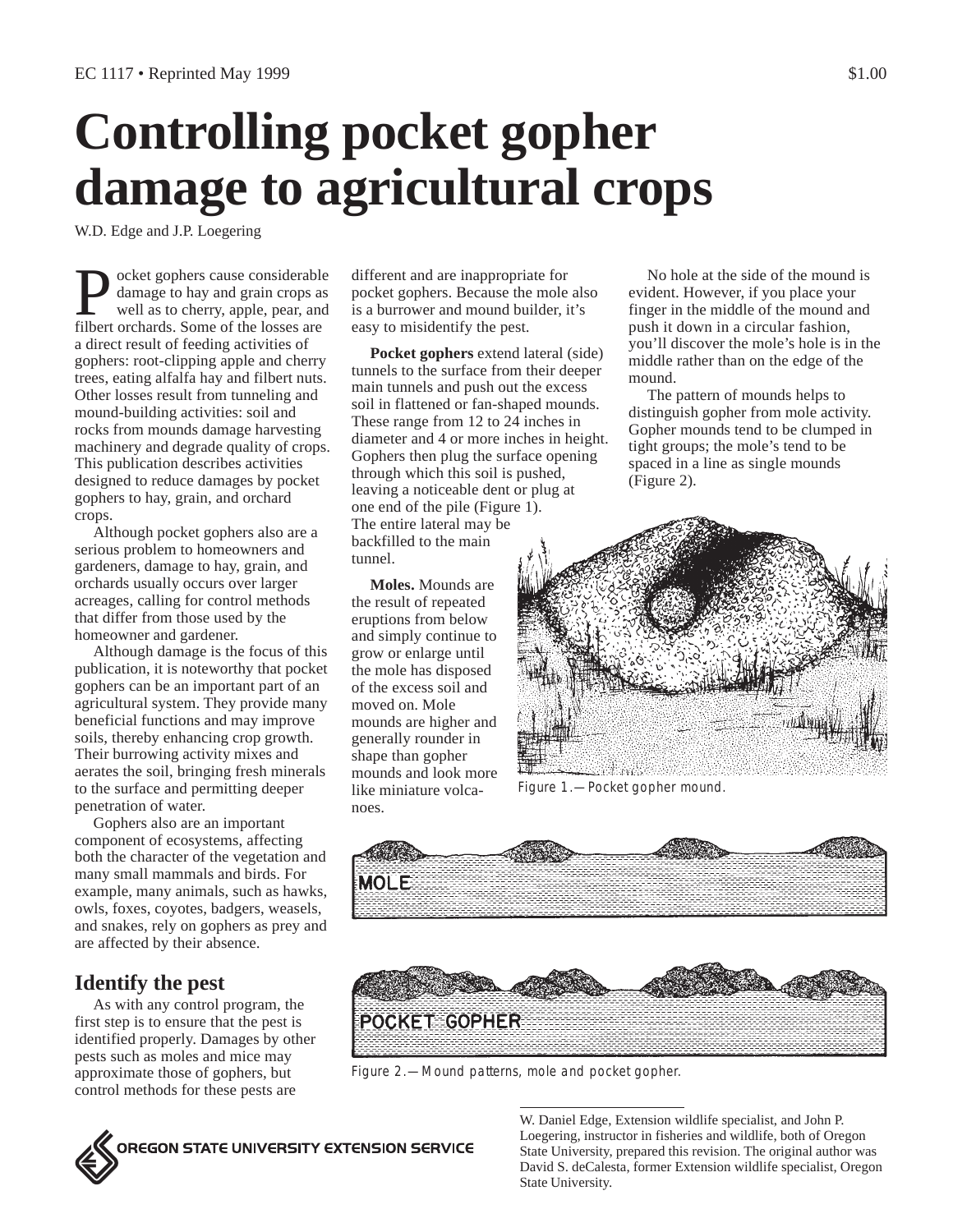**Meadow mice (voles)** are another pest commonly confused with the pocket gopher. These small animals girdle the base of cherry and apple trees, often killing the trees.

A good clue is the presence of small tunnel systems at or just below the surface of the ground in the shelter of grass or weedy cover. Meadow mice do not produce mounds at the entrance of their open burrows, which are about the size of a 50¢ piece. Tooth marks of voles are very small and leave a fuzzy appearance on the bark of damaged trees.

Pocket gophers may girdle but more often tend to clip off roots and rootlets. When the root system of damaged trees is exposed, the loss of roots and rootlets is very typical (Figure 3).

Voles may use pocket gopher burrow systems but may make their own excavations as well. Any area with pocket gopher burrows and mounds that also has small open holes with interconnecting surface tunnels can be suspected of harboring both voles and pocket gophers.

**Tree squirrels** have been known to strip bark from the base of filbert and other orchard trees. This type of damage is totally different from that caused by pocket gophers or voles, so there should be little confusion. Also, there are no burrow openings or mounds; tree squirrels make their homes in hollow openings in trees as well as in large, bulky leaf nests. Almost always there is an adjacent hardwood woodlot from which squirrels forage.



gophers.

**Other species,** such as porcupines, cottontail, and jackrabbits, also girdle fruit, nut, and ornamental trees. However, their damage is usually quite extensive around the base of trees. Pocket gopher damage is much lower on the tree.

#### **Legal status**

Pocket gophers are classified as nongame wildlife under the Oregon Wildlife Codes, and they're not afforded any specific protection. Furthermore, the wildlife codes permit a landowner or agent to control noxious animals on his or her property. Pocket gophers in Oregon are not protected under Federal regulations.

#### **Control methods**

**Flood irrigation.** Years ago, farmers flooded hay and grain crops requiring irrigation with a thin sheet of water in spring and at intervals throughout early summer. This forced pocket gophers to leave their burrow systems or drown and resulted in nearly 100 percent control. Invasion from adjacent nonirrigated lands or reinvasion by animals forced to nearby higher ground often was a problem.

The advent of sprinkler irrigation increased acreages where irrigated crops could be grown, such as on hillsides and uneven lands, but pocket gophers aren't flooded out under sprinkler irrigation, so this form of cheap control isn't generally available.

In situations where you can use flood irrigation and pocket gophers are a serious problem, consider this method but give careful attention to control in surrounding areas, to prevent reinvasion.

**Vegetation management.** Pocket gopher damages can be reduced by about 50 percent by applying herbicides that remove vegetation pocket gophers require for food. This option is limited to orchards and to noncrop areas close to hay and grain crops.

Removing existing crops (such as alfalfa), followed by deep tilling, disrupts burrow systems, removes food, and results in a significant reduction in pocket gopher numbers in fields so treated.

When alfalfa fields begin to decline in productivity for one reason or another, plow them and plant some alternate crop rather than keep them in Figure 3.—Root damage by pocket another, plow them and plant some liable for injury or damage.

alfalfa for a few additional years at greatly reduced yields.

**Trapping.** Techniques for trapping pocket gophers are outlined in EC 1255. In situations where infestations are limited to 5 or fewer acres, trapping might be an option. Trapping as a followup to larger-scale poisoning operations, to remove pocket gophers that escaped or avoided the poison baiting, is recommended.

Trapping is not recommended as the primary control method on large acreages because of labor requirements to simultaneously trap the entire area.

**Poison baiting.** Because of constantly changing labels, laws, and regulations, Oregon State University can assume no liability for the consequences of use of chemicals suggested here. In all cases, read and follow the directions and precautionary statements on the specific pesticide product label.

The application of toxicants to control pocket gopher damage generally is recommended when larger agricultural areas (10+ acres) are heavily infested. A variety of toxicants are available in the form of poison baits, such as oats and wheat seeds, alfalfa pellets, seed mixtures, and dried fruits.

Toxicants currently registered by the U.S. Environmental Protection Agency and the Oregon Department of Agriculture include strychnine, zinc phosphide, aluminum phosphide, acute anticoagulants such as diphacinone, and potassium nitrate and sulfur "smoke sticks."

Most commercially available baits have a seed base, but the pelletized alfalfa and grain-raisin-apple mixtures have been highly effective under some circumstances.

#### **Use pesticides safely!**

- **Wear** protective clothing and safety devices as recommended on the label. **Bathe or shower** after each use.
- **Read** the pesticide label—even if you've used the pesticide before. **Follow closely** the instructions on the label.
- **Be cautious** when you apply pesticides. **Know** your legal responsibility as a pesticide applicator. You may be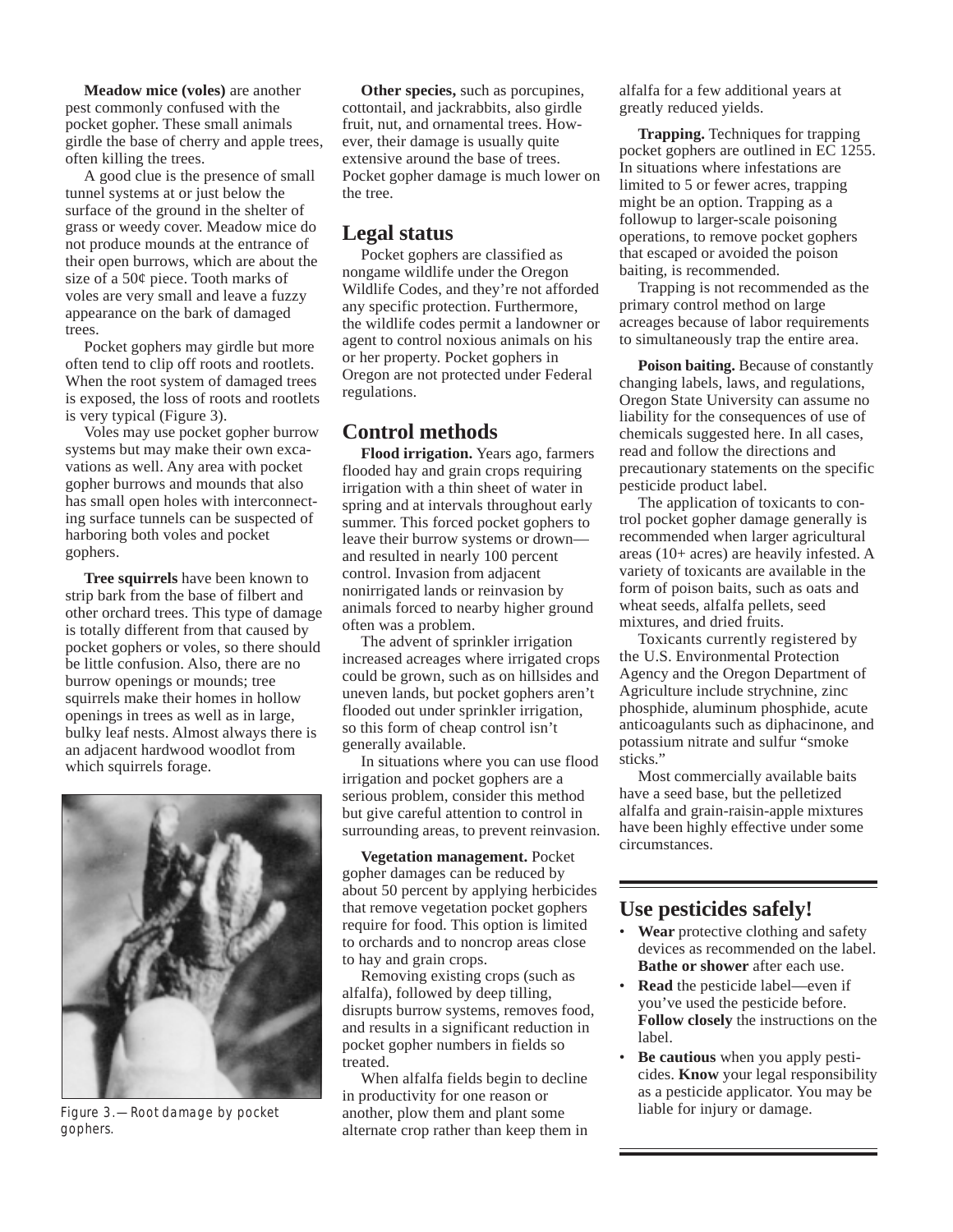Pocket gophers are active year-round, but the best times for baiting coincide with the best soil conditions for applying baits. Begin baiting in late winter and early spring when the soil softens, just before the pocket gophers reproduce and have young. Eliminating one female pocket gopher at this time will prevent several little pocket gophers from developing into problems later.

During summer, the soil generally hardens as it dries. There is less burrowing activity, and baits are more difficult to apply. With the rains in early fall, the soil begins to soften again, and burrowing activity of pocket gophers increases. Apply baits then to remove adults plus the young produced earlier in the breeding season.

Apply baits only to fresh burrow systems. Identify these by leveling mounds with a hard iron rake or by foot, returning in a day or two to determine where fresh activity is occurring. Revisit areas 2 to 3 days after baiting to search for fresh mounds, which indicate where pocket gophers avoided control. Such areas require additional baiting or trapping.

Because pocket gophers rapidly reinvade areas that have been cleared by poison baiting, survey such areas periodically so that any invading pocket gophers can be controlled quickly.

Applying poison baits underground to pocket gophers results in low hazard to nontarget wildlife. Some mice and voles may be accidentally poisoned in the burrow systems, but relatively few other nontarget animals contact the baits directly.

Poisoned pocket gophers almost always die below ground, so their carcasses are rarely available on the surface to nontarget scavengers such as hawks and owls. Avoid bait spillage, but if it occurs, bury baits promptly to avoid hazard to nontarget birds and mammals.

**Hand-baiting.** Hand-baiting is described in EC 1255 and is recommended only where infestations are localized on small (2 to 5 acres) areas. Hand-baiting is slow, requiring 7 to 20 hours to treat 1 acre.

**Probe-bait dispensers.** Probe-bait dispensers (Figure 4) allow probing for runways and dispensing the poison bait in one step. Their use is about twice as fast as hand-baiting. The probe-bait

dispensers generally require use of grain baits. (Pelleted baits and baits containing raisins and dried fruits usually won't pass through the dispensing mechanism.)

Push the probe-bait dispenser into the ground in a circular pattern around fresh mounds to find the runways. Once a runway is found (the dispenser suddenly sinks 2 to 4 inches deeper in the ground), a twist of a lever dispenses a measured amount of bait into the runway. Place three to five baits in runways around each cluster of fresh gopher mounds.

**Burrow builder.** Where pocket gopher infestations are severe on 10 or more acres, the burrow builder (Figure 5) is the most effective way to dispense baits.

The burrow builder is designed for use with a tractor of at least 25 horsepower and having a conventional threepoint hitch. The device consists of a supporting frame, a depth-adjustable, burrow-forming torpedo at the end of a shank, a rolling coulter to cut surface trash and shallow roots ahead of the shank, a bait-metering device, and press wheels to drive the metering unit and close the knifelike slit made by the upper portion of the shank. The bait is dropped into the artificial burrow through a tube built into the shank.

The torpedo is pulled 6 to 10 inches below ground level, forming an artificial burrow. Baits are dispensed at 18- to 48-inch intervals. Pocket gophers use the artificial burrows where they intercept their own burrow system.

When they discover and eat the machine-placed baits, they're poisoned.

Pull the burrow builder at a speed of  $2\frac{1}{2}$  to  $3\frac{1}{2}$  miles per hour. An acre can be treated in 6 to 12 minutes, a marked improvement over baiting by hand or with the probe-bait dispenser.

For maximum effectiveness, the artificial burrow must be at the same approximate depth as natural gopher burrows. Dig into a burrow system, measure the depth, and adjust the depth of the torpedo as needed.

**BAIT RELEASE LEVER** 



Figure 4.—Probe-bait dispenser.



Figure 5.—Burrow builder.